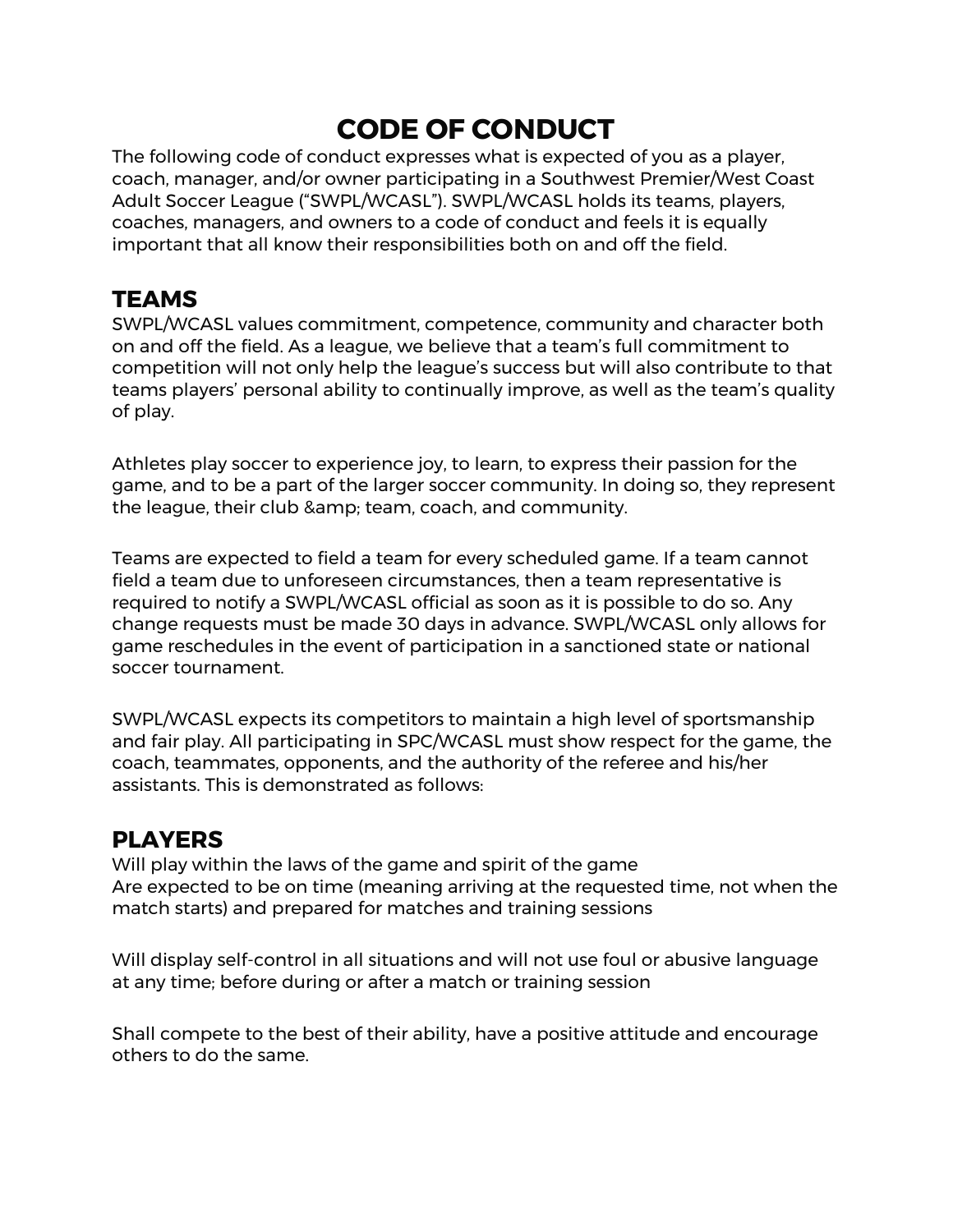Negative comments by players will not be tolerated. The team manager/coach/owner should speak to the player to make sure they understand what is acceptable and what is not. Failure to uphold these codes of conduct will result in warnings. The first offense is a warning and should be used to educate the player. The second offense can result in a game suspension, and the third can possibly be expulsion from further participation in SWPL/WCASL

Will show respect towards the referee and his/her assistants as well as towards the opponents. They will not harass, abuse, or berate a referee for any reason.

Soccer is the players game. The paramount concern of coaches is the holistic development, welfare, enjoyment and safety of their players.

## **COACHES/MANAGERS/OWNERS**

Coaches bear responsibility for teaching their players to strive for success while playing fairly, observing the Laws of the Game and the highest levels of sportsmanship.

Coaches shall treat officials with respect and dignity and shall teach their players to do the same. Our opponents are worthy of being treated with respect. Coaches will model such respect for opponents and expect their players to do likewise. In both victory and defeat, the behavior of a coach shall model grace, dignity and composure.

Coaches shall adhere to the highest standards and the regulations of the institutions they represent: their teams, clubs, SWPL/WCASL, US Club Soccer, USASA, and USSF.

Coaches have a responsibility to promote the interests of soccer, including treating media with courtesy, honesty and respect.

Coaches shall model inclusive behavior, actively supporting cultural diversity while opposing all types of discrimination, including, but not limited to, racism and sexism, at all levels of soccer.

Coaches are responsible for taking an active role in education about, and prevention and treatment of, drug, alcohol and tobacco abuse, both in their own lives and in the lives of their players.

Coaches shall refrain from all manner of personal abuse and harassment of others, whether verbal, physical, emotional or sexual, and shall oppose such abuse and harassment at all levels of soccer. Coaches shall respect the declared affiliations of